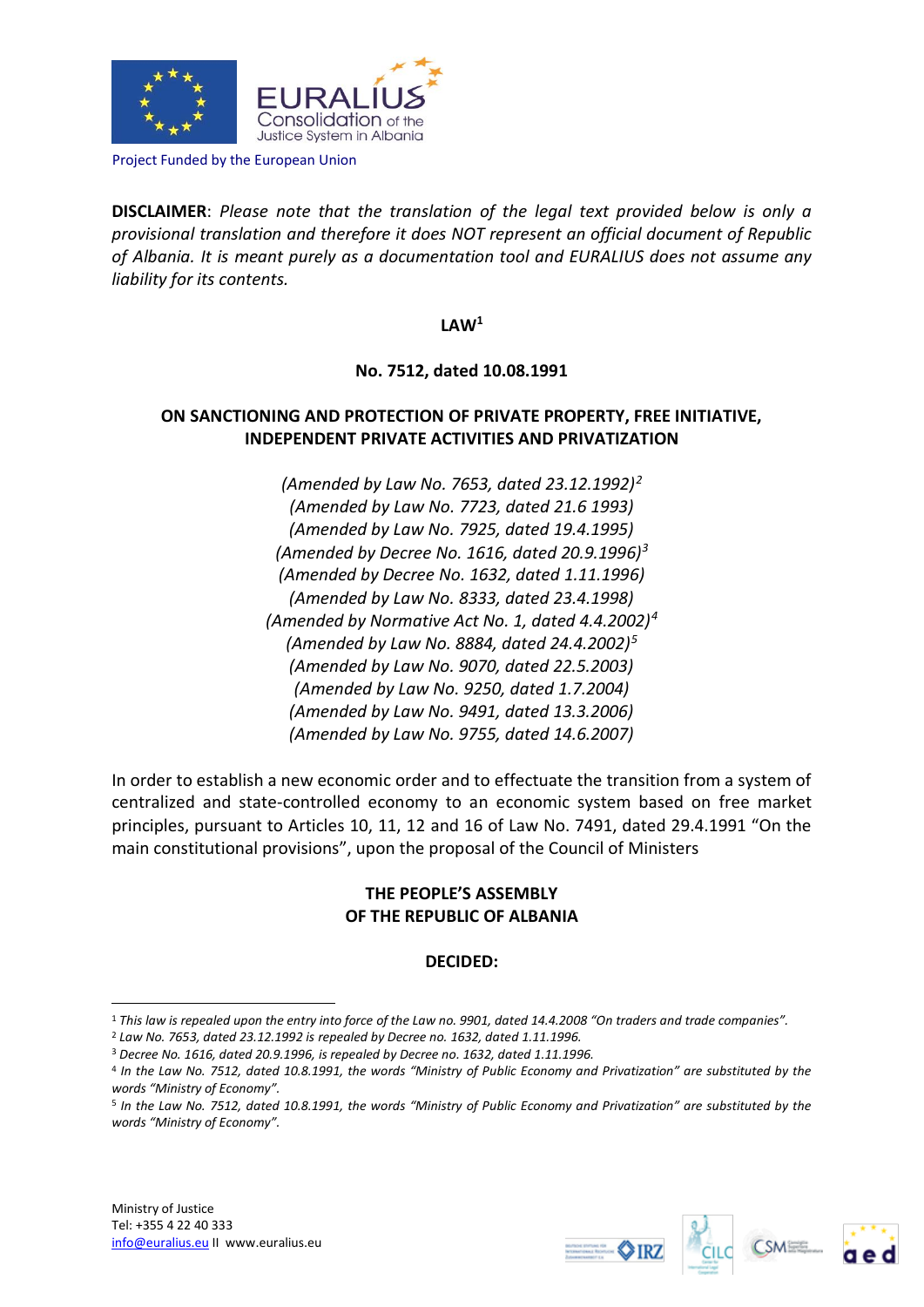In the Republic of Albania, private property, free initiative, independent private activities, business, foreign investment, the right to receive and give loans, the right to hire and be hired, and the privatization of state property and the entire process of transition of the economy of the Republic of Albania from a state planned and controlled economy to a free market economy are sanctioned and protected.

### **Article 2**

# *(Amended by Decree No. 1616, dated 20.9.1996) (Amended by Decree No. 1632, dated 1.11.1996)*

Local or foreign, public or private, natural and legal persons exercise their activity in accordance with the legislation in force in the Republic of Albania.

## **Article 3**

All sectors of the economy are free to privatize and exercise private activities, including enterprises, institutions and other state entities, with all of the following fields of activity being transferred to private property: industry, handicraft, agriculture, construction, transport banking services, domestic and foreign trade, communal services, life, scientific, cultural and artistic research services, advocacy, charity, foundations and other potential areas.

State-owned enterprises or other units of special importance in the national economy: energy and mineral, petroleum and gas industry, postal services, telecommunications, forests and water, motorways and railways, seaports, airports, air and railway transport may be privatized in special cases by law.

State-owned enterprises and entities referred to in the second paragraph of this Article are free to establish joint ventures with foreign capital according to the laws in force.

## **Article 4**

Private local or foreign, natural or legal persons, exercise private economic activity by their own financial means, loans, shares and other forms.

#### **Article 5**

## *(Amended by Law No. 7723, dated 21.6 1993) (Repealed by Law No. 9755, dated 14.6.2007)*

The entities mentioned in Article 2 of this Law acquire the capacity to act upon their registration in the district court where they exercise their activity.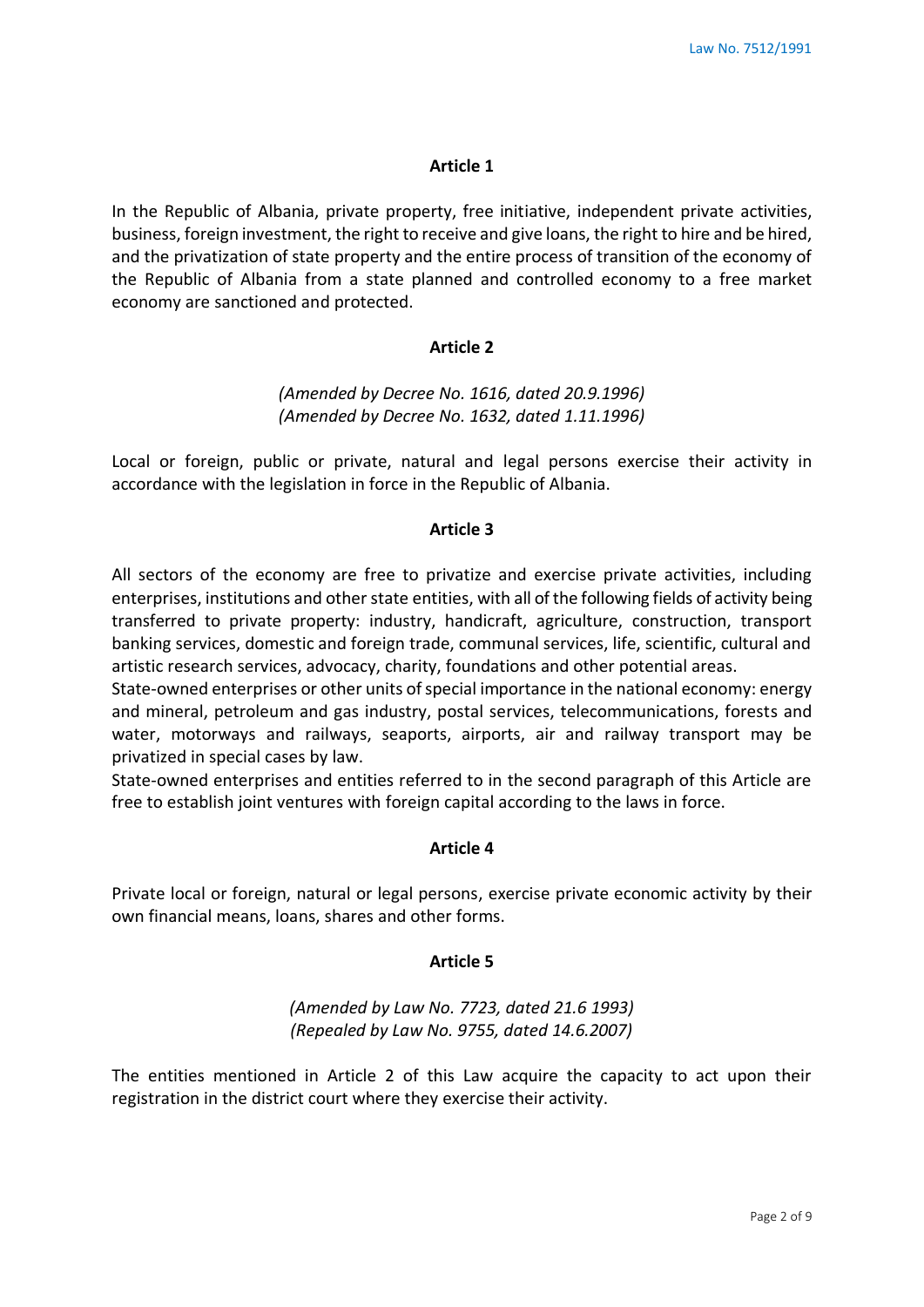In order to make the registration, they submit an application to the court, which includes the scope of the activity and partnerships, companies, etc., as well as the contract or agreement of the statute of their activity, and they submit the relevant permits issued by competent bodies, as determined by the Council of Ministers.

The court shall send a copy of its respective decision, within 10 days from the date the decision has become final, to the financial institution of its jurisdiction and then register the immovable properties of the entities.

When the court, by a reasoned decision, does not accept the application, the entities are entitled to appeal within 10 days from the announcement of the decision at the second instance court, whose decision is final.

When the court fails to act within 10 days of the submission of the application, the permit is considered automatically approved.

## **Article 6**

Private local or foreign, natural or legal persons, who exercise their activities according to this law set their own prices and tariffs on production and services on the basis of supply and demand.

The Council of Ministers, by special decision, sets the maximum limits of prices and tariffs for commodities and services on which competition is limited due to monopoly situations or difficulties and apparent shortages in the supply of the market and for some goods and services of indispensable need for the population. This decision shall remain in force up to one (1) year from the date of its announcement.

## **Article 7**

Private local or foreign, natural or legal persons provide the material-technical basis for the exercise of their activity, through contracts with the state sectors, directly in the free market, and through domestic or foreign legal or natural persons, according to the legislation in force for export-import.

## **Article 8**

# *(Amended by Law No. 8333, dated 23.4.1998)*

The Ministry of Finance determines regulations for economic-financial documentation, methods of calculating fiscal contribution and terms for its settlement, and for the control of mandatory social insurance of private sector. It also determines the criteria for calculating profits for natural and legal persons, local and foreign who exercise private activity in Albania. Private natural and legal persons, local or foreign, maintain regular accounts and respective registers in accordance with the specific law.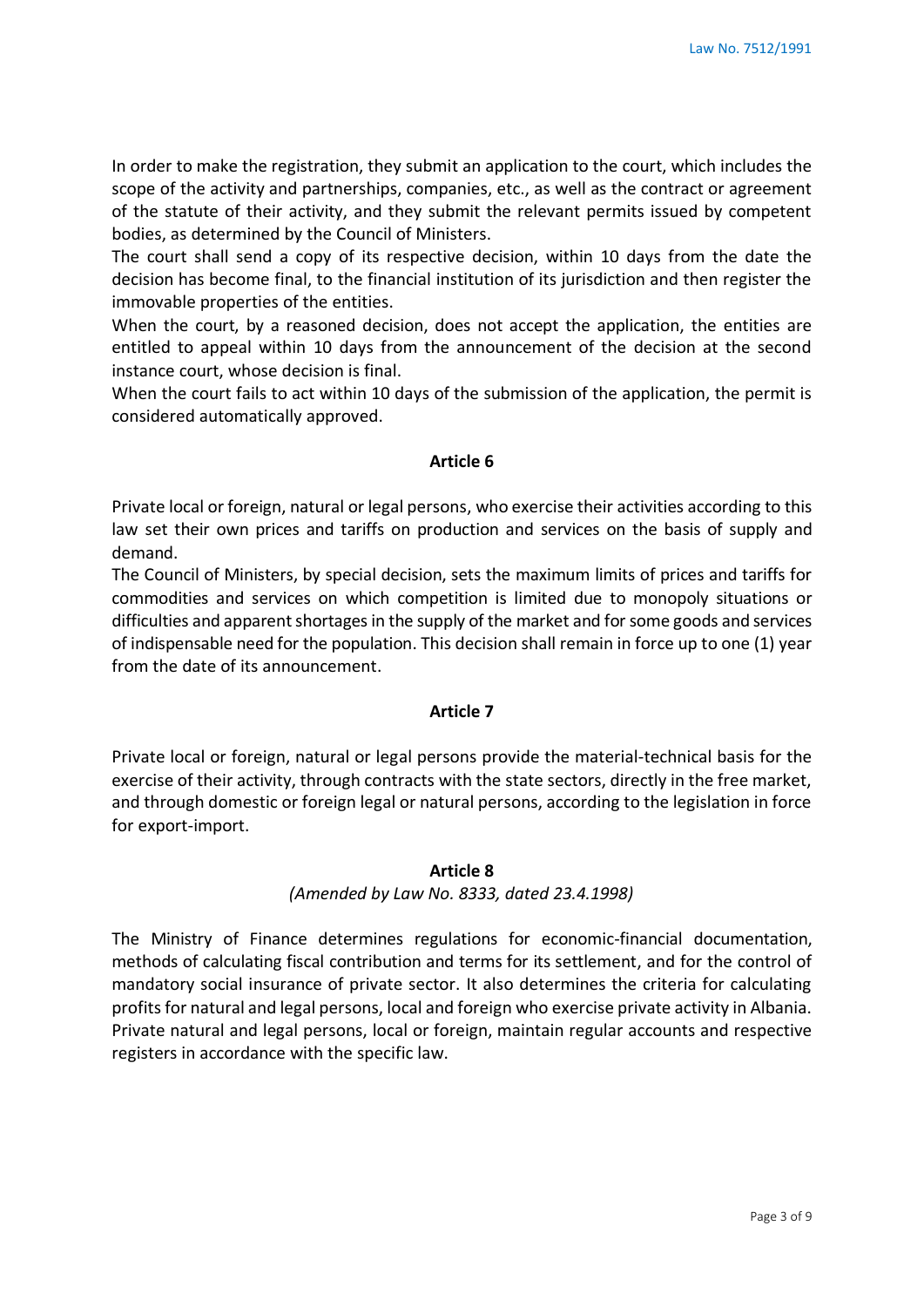Private local or foreign, natural or legal persons are entitled to open their relevant accounts at local and foreign banks in Albania and to conduct settlements through them.

Private natural and legal persons, local or foreign, submit their annual balance sheets and profit and loss accounts and file them at the finance institution of the jurisdiction where they exercise their activity.

## **Article 10**

# *(Repealed by Decree No. 1616, dated 20.9.1996) (Repealed by Decree No. 1632, dated 1.11.1996)*

Private partnership activity is established by the union of capitals of two or more Albanian or foreign individuals. Financial economic relations are regulated on the basis of a contract entered between them. The scope of activity, the capital paid out by each member, the share of each partner in the share with the given quota, the duration of the partnership and the manner of its liquidation and other elements are noted in the contract.

## **Article 11**

# *(Repealed by Decree No. 1616, dated 20.9.1996) (Repealed by Decree No. 1632, dated 1.11.1996)*

Private activity with commercial, production, service, etc. units or cooperatives, is exercised in accordance with the statute and the regulation adopted by them. In these documents, the measure of capital participation, the way of organization and conduct, the form of distribution of income among members, the rules of employment and payment of non-member employees, and other rules related to economic-financial obligations.

## **Article 12**

# *(Repealed by Decree No. 1616, dated 20.9.1996) (Repealed by Decree No. 1632, dated 1.11.1996)*

Various joint stock enterprises or companies, such as those created with monetary and material capitals, as appropriate, with one or more Albanian or foreign individuals, and with shares, and develop their activity on the basis of the incorporation contract, statute or regulations approved by them and which define the scope of activity, basic capital, administrative management, economic-financial, contractual, employment relations and other elements.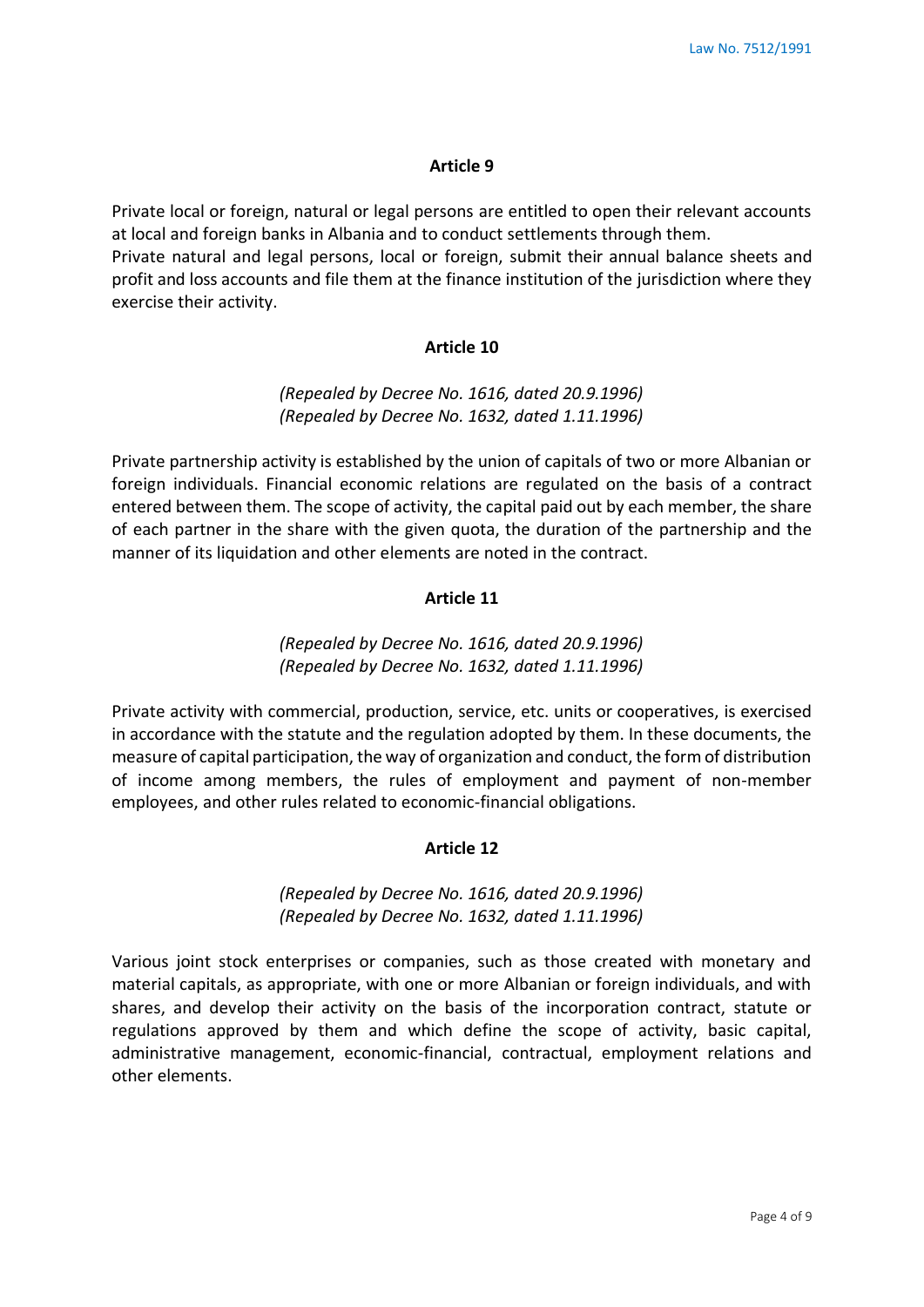# *(Repealed by Decree No. 1616, dated 20.9.1996) (Repealed by Decree No. 1632, dated 1.11.1996)*

Joint ventures established between enterprises or state entities with foreign private entities, with private local or local and foreign entities, exercise their activity on the basis of the contract and the statute approved by them and the relevant legal provisions.

### **Article 14**

Private local or foreign, natural or legal persons may transfer to ownership or rent to other local or foreign, natural or legal persons, enterprises, units or various facilities according to a special contract entered between them.

Article 21 of this law governs the transfer to ownership or lease of grounds on which these facilities are built.

### **Article 15**

Private activity is exercised in conformity with the provisions in force for quality standards, control of measuring tools and measuring accuracy, hygiene, working conditions, technical safety, environment protection, etc., and controlled by state bodies in charge with duties in these areas.

# **Article 16** *(Repealed by Decree No. 1616, dated 20.9.1996) (Repealed by Decree No. 1632, dated 1.11.1996)*

The Ministry of Foreign Economic Relations, in cooperation with the Ministry of Economy, after the entry into force of this law and at the beginning of each year, determine the contingent of export-import goods.

## **Article 17**

Foreign persons exercising economic activity have the right to transfer outside the country capital and their profit share in foreign currency. Private natural or legal persons exercising economic activity under this law have the right to self-finance in ALL and in foreign currency. The exchange of Albanian currency with foreign currency and vice versa is made in accordance with the rate set by the State Bank of Albania or the free private currency market. Local or foreign, natural or legal persons, have the right to receive loans in ALL and in foreign currency from the State Bank of Albania or from other state or private, domestic or foreign banks.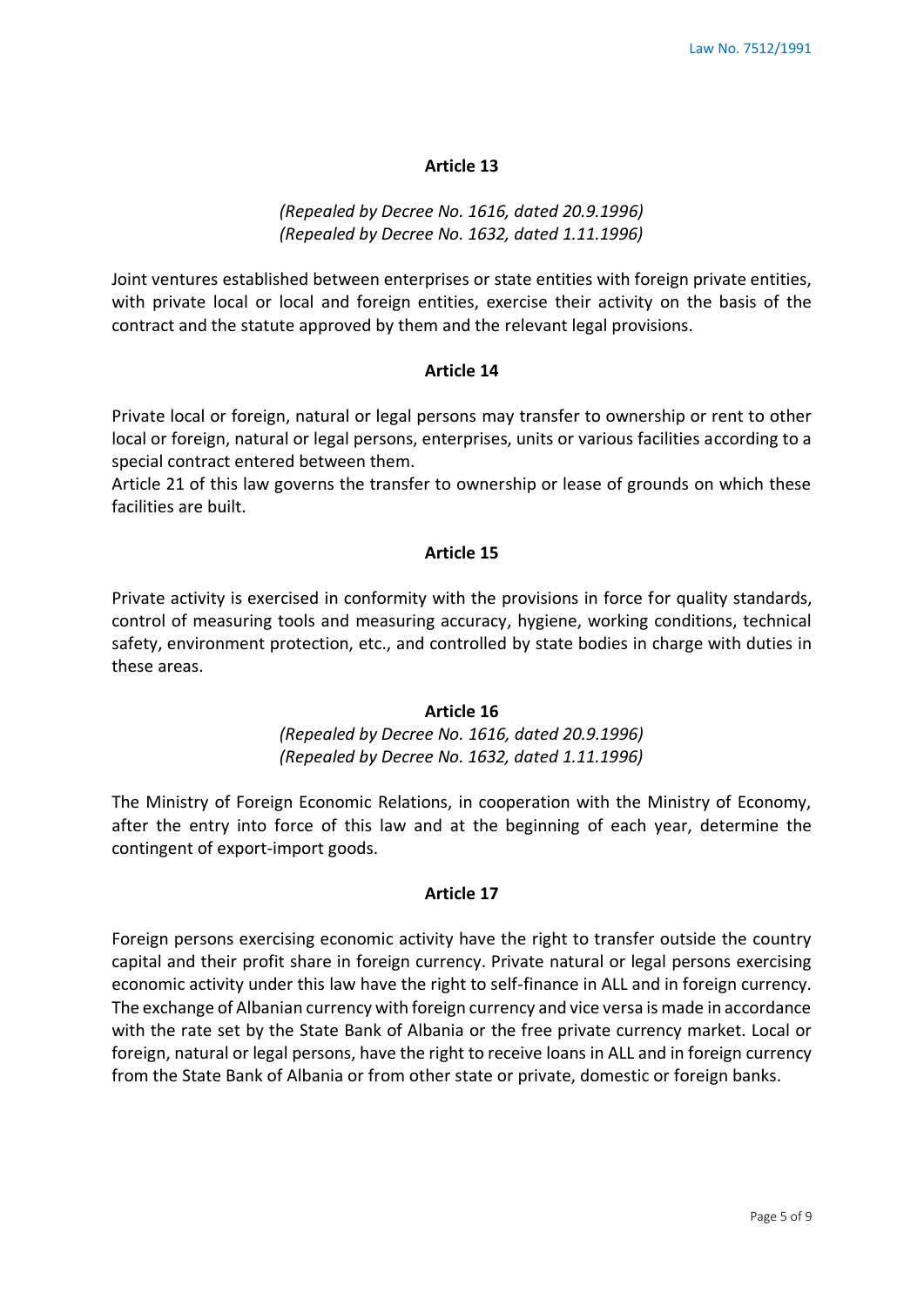Employment relations in private activities are governed by the contract freely entered between the parties. For issues not anticipated in the employment contract, the provisions of the labor legislation shall apply.

### **Article 19**

Hiring of employees is made by the private employer himself/herself, by registering them in the enterprise book, by notifying the labour bodies of the jurisdiction where he/she exercises the activity.

In private activity, employers are obliged to insure the employees who work for them. The latter enjoy all the rights under the law "On social insurance of the Republic of Albania".

### **Article 20**

Employees who may become redundant from the privatization process of the state sector are treated in accordance with the special provisions on social assistance.

## **Article 21**

# *(Amended by Law No. 7653, dated 23.12.1992) (Amended by Decree No. 1632, dated 1.11.1996)*

Local or foreign, natural or legal persons have the right to purchase land for construction, to alienate such right to third parties and to rent land in conformity with the legal provisions in force.

## **Article 22**

*(Amended by Decree No. 1616, dated 20.9.1996) (Amended by Decree No. 1632, dated 1.11.1996) (Amended by Law No. 9250, dated 1.7.2004)*

1. The transfer of state property to private property is conducted and organized by the Ministry of Privatizations. This Ministry determines the time, order and methods of privatization for all the objects subject to this process.

Exceptionally, the approval of the transfer of state property to private property for movable property is carried out by the body administering them.

2. The Ministry of Public Economy and Privatization, Ministries, other institutions directly subordinate by the Council of Ministers, relevant local government institutions accountable for administering state owned property, and the state owned enterprises or commercial companies lease state owned properties.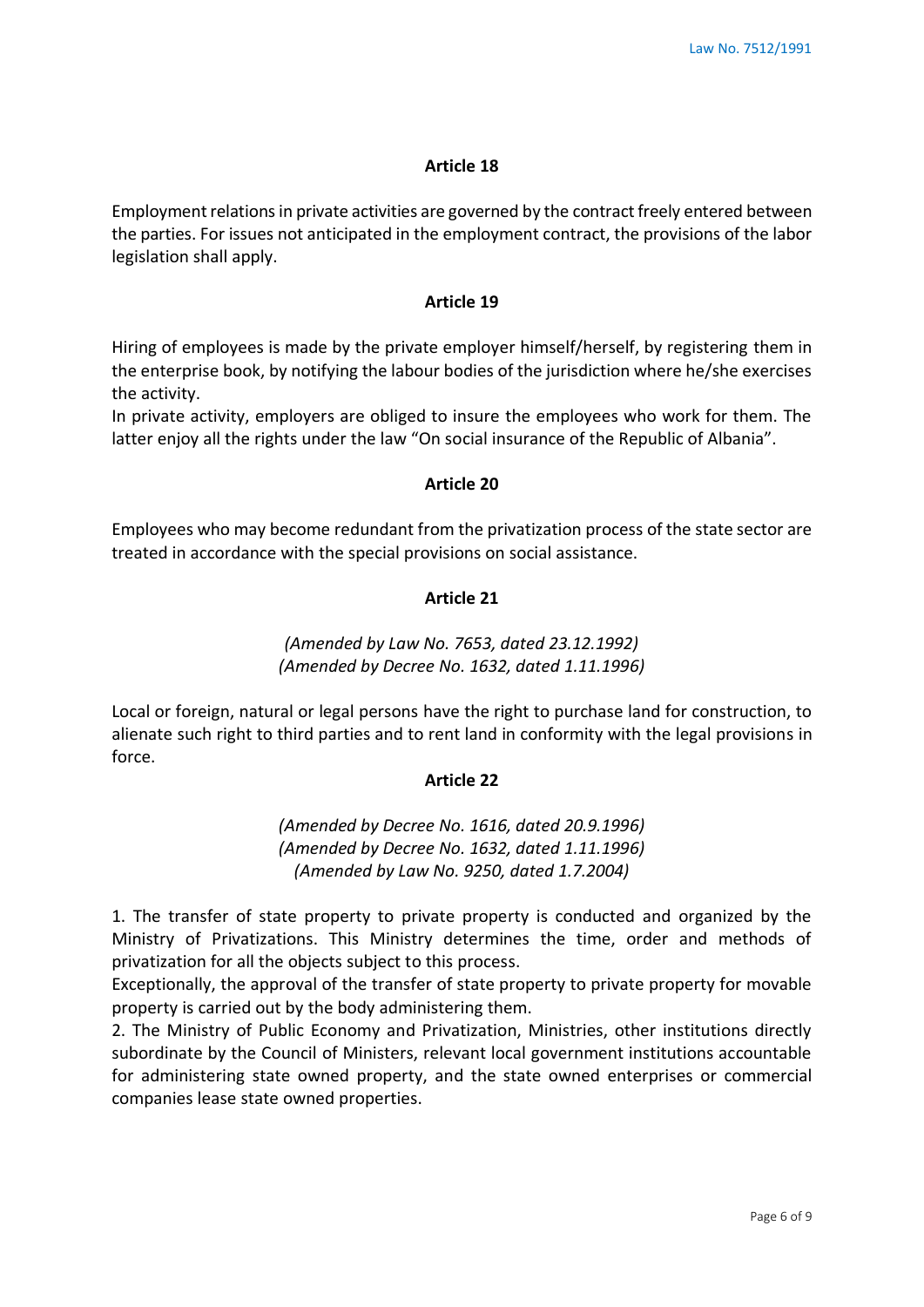The Council of Ministers shall issue a decision to establish criteria for leasing state owned property.

### **Article 23**

*(Amended by Law No. 7925, dated 19.4.1995) (Amended by Decree No. 1616, dated 20.9.1996) (Amended by Decree No. 1632, dated 1.11.1996)*

The transfer of state property to private property is made through its sale by auction, public transfer of shares, direct transfer of shares to local or foreign, natural or legal persons, provisions of shares free of charge and in any other appropriate manner.

The assessment of state property shall be made on the basis of sub-legal acts issued by the Council of Ministers.

### **Article 24**

*(Repealed by Decree No. 1616, dated 20.9.1996) (Repealed by Decree No. 1632, dated 1.11.1996)*

The auction is organized and announced by the National Privatization Agency. It is open, free and equal to everyone. Auction participants must submit documents of various legally recognized forms, which certify their solvency.

Initially, only natural and legal persons with Albanian citizenship are eligible to participate in the auction. If the object is not sold at the second session of the auction, with the approval of the National Privatization Agency, foreign natural and legal persons participate in the auction. Evaluation and sale of the turnover means is made at current state wholesale prices at the time of sale. The owner declared by the auction wins the right of ownership with the full payment of the value of the object or partial payment of this value. When the payment becomes partial, the remainder of the object's value in the form of shares. The share of the object's value, which is distributed free of charge or sold to employees, is determined by the National Privatization Agency. The share of the object's value to be distributed free of charge should not exceed 30 percent of this value.

### **Article 25**

*(Amended by Decree No. 1616, dated 20.9.1996) (Amended by Decree No. 1632, dated 1.11.1996) (Amended by Law No. 9070, dated 22.5.2003) (Amended by Law No. 9491, dated 13.3.2006)*

The Ministry of Finance is the only body that executes the procedures for selling state property that is privatized, unless otherwise provided by law.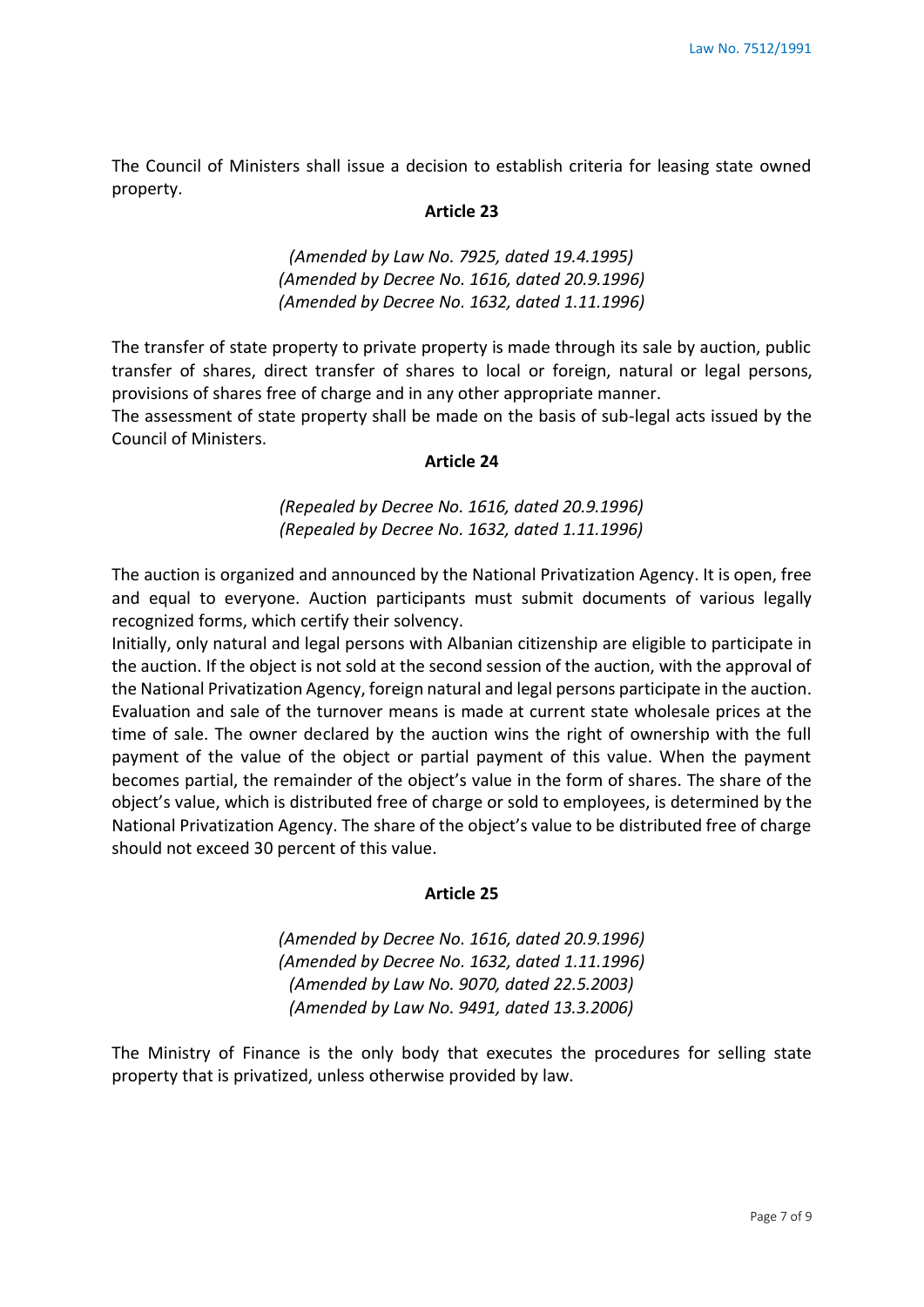Disputes over the relationship between state and private debtors and creditors, resulting at the time of the transfer of ownership of the enterprise or state-owned units in private property, are resolved by agreement between the parties and, when this is not achieved, are resolved by the court.

## **Article 27**

Revenues realized from the transfer of state property to private property are transferred to the state budget.

## **Article 28**

Foreign investments and private property of local or foreign, natural or legal persons, in the territory of the Republic of Albania cannot be expropriated or nationalized, nor can they be subject to other measures equivalent to nationalization or expropriation except for special cases in the interest of public use and always upon payment and with a full indemnity. Indemnification, in the cases referred to in the first paragraph of this Article, shall be equal to the investment or the value of the expropriated or nationalized property on the day on which the expropriation of the party to be expropriated has been notified and this indemnity shall be paid without delay, together with accumulated bank interest until the day of payment. Indemnification is fully feasible and freely alienable. If the payment of the indemnity is delayed, the latter shall be paid in an amount that places the local or foreign, natural or legal person in a position not less favorable than the one it had, if that amount would be due on the date expropriation or nationalization. The conditions for the settlement of this indemnification should be set before the date of expropriation or nationalization.

## **Article 29**

The legitimacy of expropriation or nationalization or any other equivalent measure, and the amount of indemnification may be subject to review by the court.

## **Article 30**

The Decree no. 7476, dated 12.3.1991 "On the granting and protection of property and private activities" and all the other provisions that come into contradiction with this law, are abolished.

## **Article 31**

This law enters into force immediately.